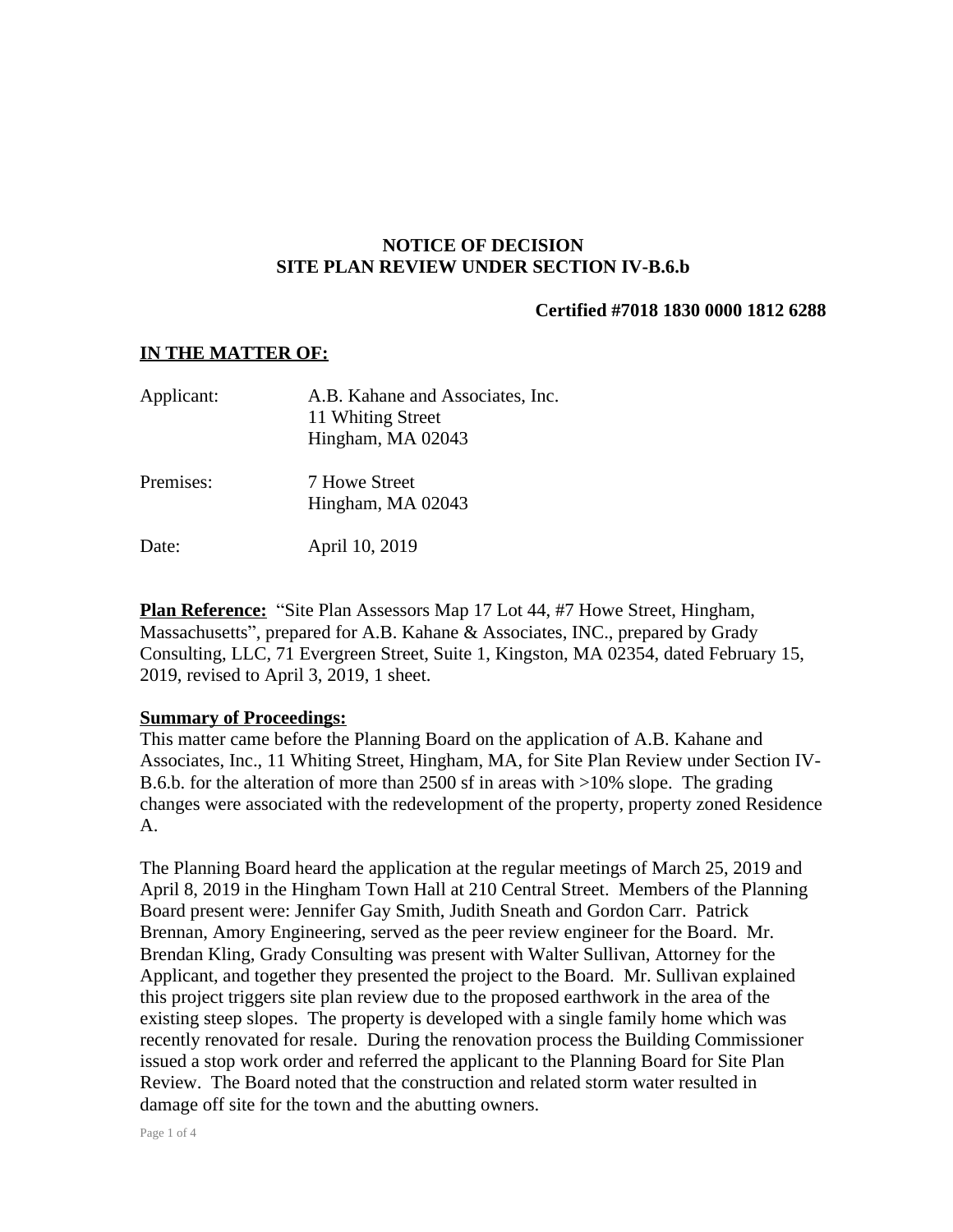The Applicant team explained that a system of dry wells, subsurface chambers and a stone trench will all work to collect and infiltrate storm water on site. After construction less water will drain off site than before the construction project. The Board had their peer review engineer witness the test pits and review the original and revised submittals for compliance with the regulations as well as general construction practices. The Board received written comments from the abutting owner and heard public testimony related to the damages suffered as a result of the storm water runoff. The Board noted that this design is intended to control the drainage moving forward.

Board members then reviewed the project in accordance with the Site Plan Review Criteria contained in Section I-I (6) as follows:

*a. protection of abutting properties against detrimental uses by provision for surface water drainage, fire hydrant locations, sound and site buffers, and preservation of views, light and air, and protection of abutting properties from negative impacts from artificial outdoor site lighting;*

The Board found that prior to the applicant filing for site plan review the site was disturbed causing runoff into the street and abutting property. The Board also found that the drainage from the roof is being detained and infiltrated. The driveway will have a stone trench to intercept and infiltrate drainage. The post construction volume and rate of flow is lower than the preconstruction drainage.

*b. convenience and safety of vehicular and pedestrian movement within the site and on adjacent streets; the location of driveway openings in relation to traffic or to adjacent streets, taking account of grades, sight distances and distances between such driveway entrances, exits and the nearest existing street or highway intersections; sufficiency of access for service, utility and emergency vehicles;*

The Board found that this was not applicable.

*c. adequacy of the arrangement of parking, loading spaces and traffic patterns in relation to the proposed uses of the premises; compliance with the off-street parking requirements of this By-Law;*

The Board found that this was a single family house.

*d. adequacy of open space and setbacks, including adequacy of landscaping of such areas;*

The Board found that the repair and completion of the retaining wall is proposed.

e. *adequacy of the methods of disposal of refuse and other wastes resulting from the uses permitted on the site;*

The Board found that this was not applicable.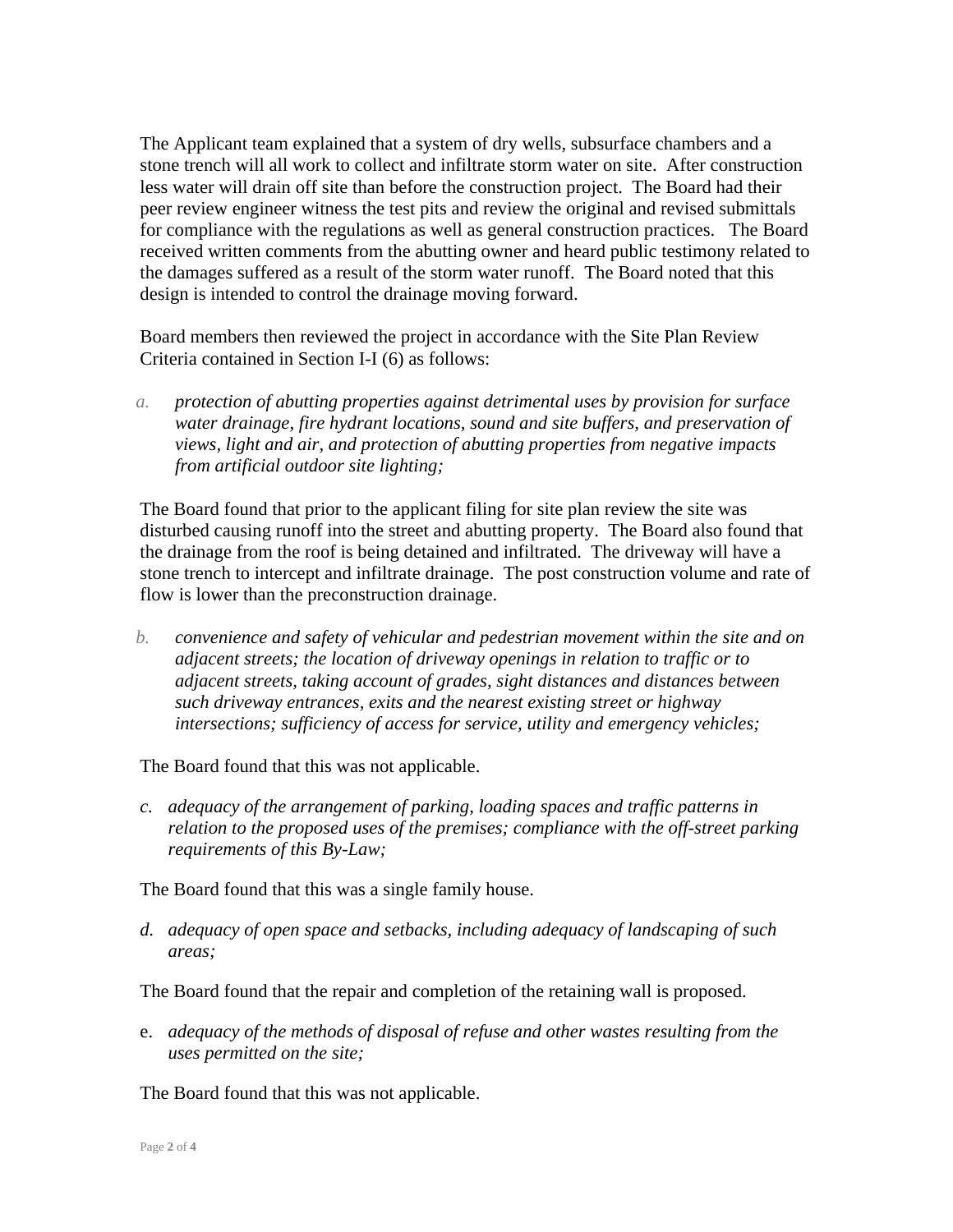*f. prevention or mitigation of adverse impacts on the Town's resources, including, without limitation, water supply, wastewater facilities, energy and public works and public safety resources;*

The Board found that the previously uncontrolled runoff transported sediment off site into the town's storm water system and onto abutting properties.

*g. assurance of positive storm water drainage and snow-melt run-off from buildings, driveways and from all parking and loading areas on the site, and prevention of erosion, sedimentation and storm water pollution and management problems through site design and erosion controls in accordance with the most current versions of the Massachusetts Department of Environmental Protection's Storm water Management Policy and Standards, and Massachusetts Erosion and Sediment Control Guidelines.*

The Board found that the plans show a silt fence and erosion controls that must be installed prior to the start of additional work; the plans show drywells, stone trenches and subsurface chambers to collect and infiltrate runoff. They also found that the proposed construction and erosion controls along with the implementation of the Operation and Maintenance Plan will result in a site that complies with the Storm water Standards and mitigate potential erosion issues during construction.

*h. protection of natural and historic features including minimizing: the volume of cut and fill, the number of removed trees of 6 inches caliper or larger, the removal of stone walls, and the obstruction of scenic views from publicly accessible locations;*

The Board found that this is not applicable.

*i. minimizing unreasonable departure from the character and scale of buildings in the vicinity or as previously existing on or approved for the site.*

The Board found that this is not applicable.

# **DECISION AND VOTE:**

It was Moved, Seconded and SO VOTED to APPROVE the Site Plan Review for 7 Howe Street as presented at the hearing and shown on the plans titled "Site Plan Assessors Map 17 Lot 44, #7 Howe Street, Hingham, Massachusetts", prepared for A.B. Kahane & Associates, INC., prepared by Grady Consulting, LLC., 71 Evergreen Street, Suite 1, Kingston, MA 02354, dated February 15, 2019, revised to April 3, 2019, 1 sheet, based on the findings and subject to the following conditions:

- 1. The stone trench shall end at the property line unless the applicant receives approvals from the DPW for work in the way.
- 2. An as built plan and associated field evidence shall be submitted to demonstrate the drainage is functioning as designed and intended.
- 3. The Applicant is responsible for securing any supplemental building permits for the retaining walls prior to construction.